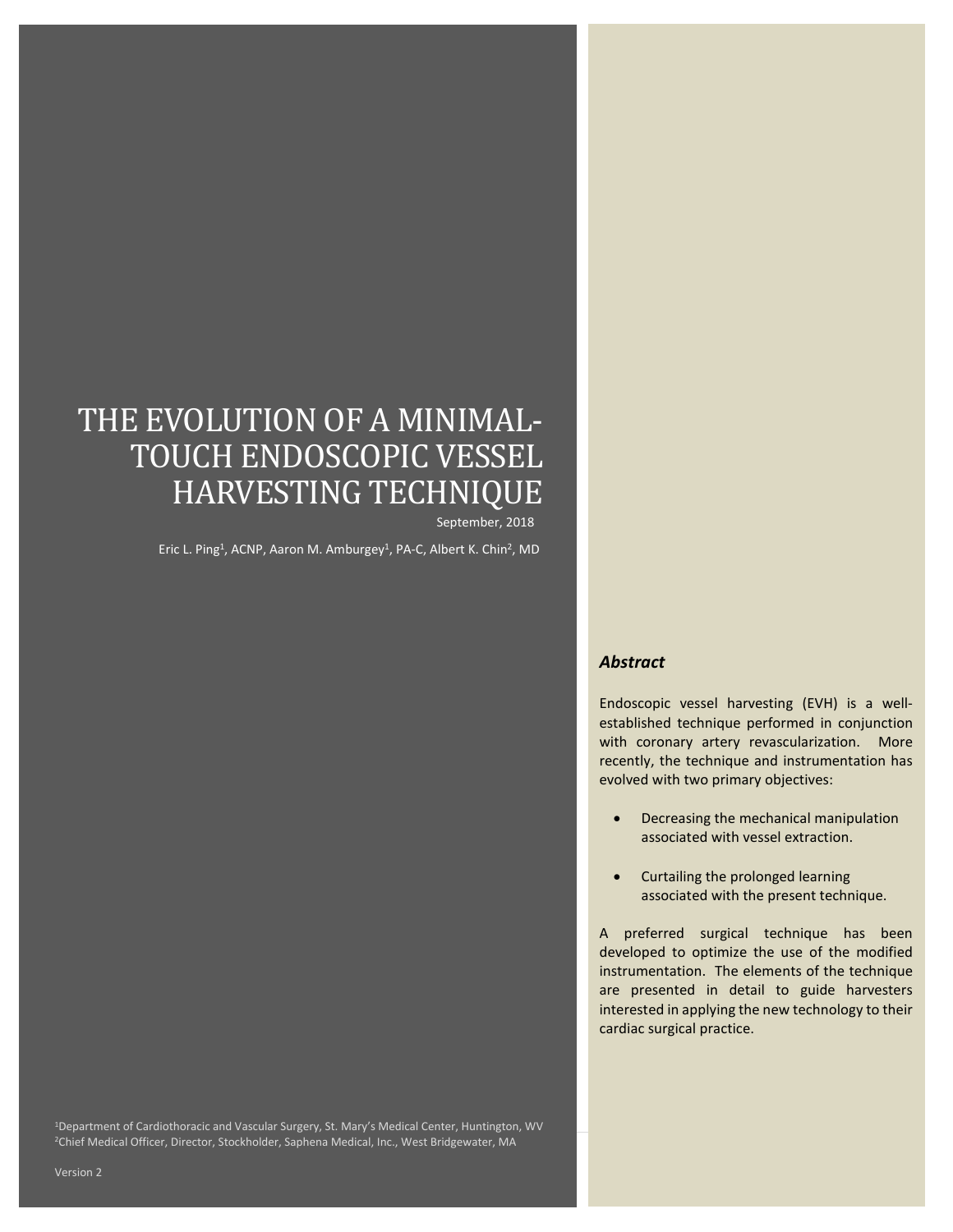

*"We have been able to compare Saphena's Venapax to the other devices and have found less trauma to the vein during harvesting. I have also seen less bleeding during harvesting as evidenced by less bruising or hematoma formation post-operatively. I am very happy with this system and prefer it for all of my patients requiring EVH***."**

> Nepal C Chowdhury, MD, Cardiac Surgeon St. Mary's Medical Center Huntington, WV.

### *Introduction*

Limited incision extraction of the greater saphenous vein for application as a bypass conduit in coronary revascularization was initially contemplated as a means to address excessively high rates of postoperative lower extremity wound complications, previously observed to be in the range from 24% to 44% of patients undergoing coronary bypass surgery $1-2$ . The earliest attempt at limited incision saphenectomy was reported in 1984<sup>3</sup>, with the description of a subcutaneous coring device that navigated the thigh segment of the saphenous vein between an incision above the knee and second incision at the groin. Tributaries were not ligated, and the patient's thigh was wrapped immediately following vein removal to achieve hemostasis. Blind passage of the tubular cutter led to an as expected high rate of vein graft trauma, and use of the device was discontinued after only a short while.

The first endoscopically guided limited incision vessel harvesting device was described by Lumsden et al. $4,5$  employing a transparent, spoon-shaped hemispherical hood to dissect along the adventitial plane anterior to the vessel, and to retract the surrounding tissue to allow ligation and transection of venous tributaries. A 3–4 cm long incision is performed over the saphenous vein, and the optical dissector is advanced to dissect the vessel from the surrounding subcutaneous tissue under direct visualization. A single hemostatic clip is placed on each tributary, due to potential branch avulsion upon manipulation in the limited operative environment<sup>6</sup>, and the lower limb is wrapped with a compression dressing upon completion of the bypass procedure. Due to the increased contact surface area of the spoon-shaped dissection hood, isolation of the vein may incur significant force, and the requirement for continuous elevation of the retractor to maintain a subcutaneous visual cavity rendered a lengthy procedure tedious.

Endoscopic vessel harvesting (EVH) developed into a practical, functional procedure with the introduction of the VasoView® device (Maquet, Getinge Group, Wayne, NJ), which utilized an enclosed, transparent conical dissection tip for visually guided isolation of the saphenous vein in the subcutaneous space.<sup>7,8</sup> The small 3 mm radius of the distal rounded tip allowed the harvester to advance along the peri-adventitial plane without incurring venous puncture or laceration, and tributaries were likewise visualized and bluntly dissected. Conical tip dissection is also utilized by the VirtuoSaph® Plus Endoscopic Vein Harvesting System (Terumo Cardiovascular Systems Corporation, Ann Arbor, MI).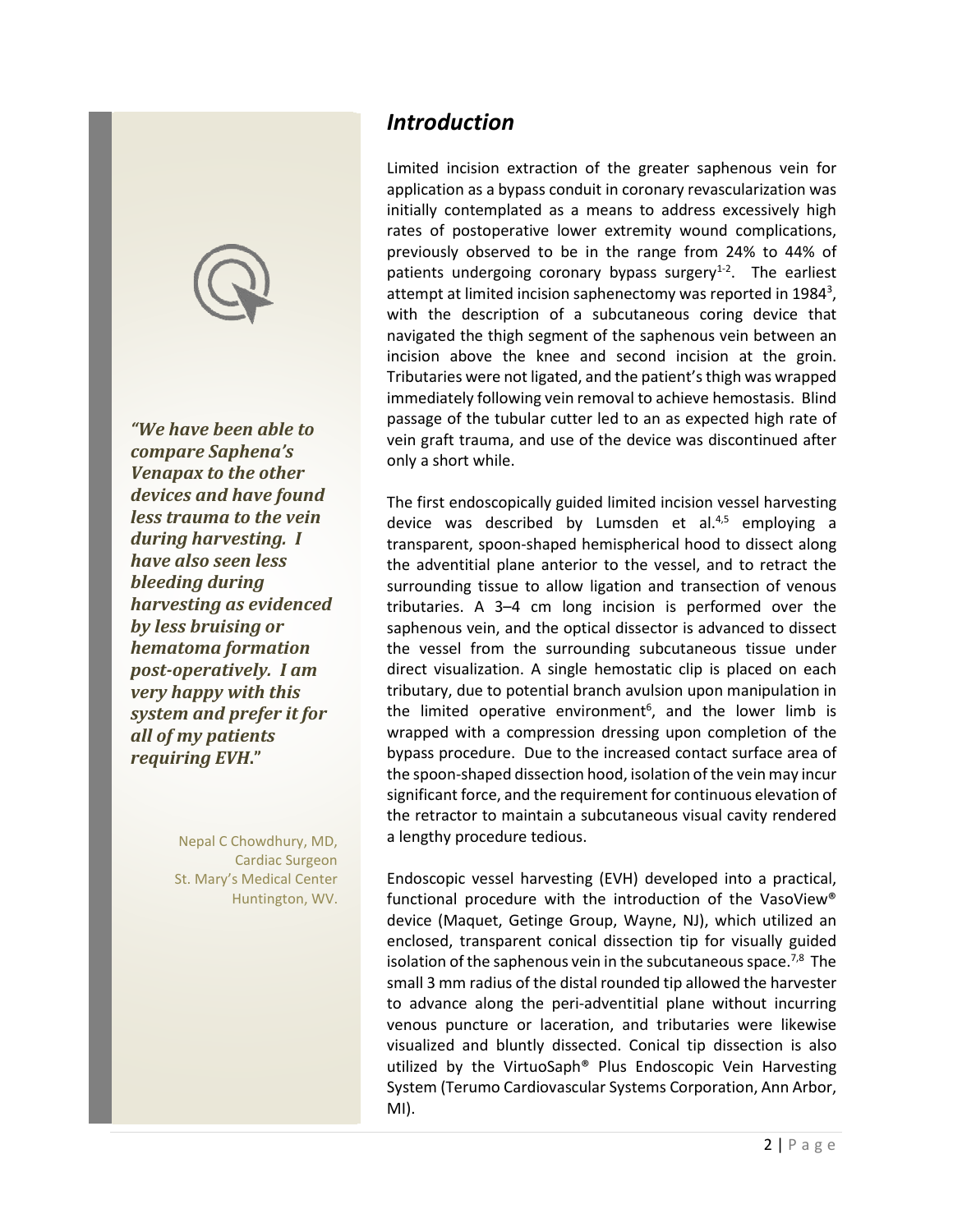The axial surface of the conical tip lies in contact with a 15 mm length of vessel, providing an optically clear road map of the greater saphenous vein during the dissection process. Following circumferential exposure of the vein graft, a cannula with a thermal device is introduced into the insufflation supported subcutaneous tunnel to retract, cauterize and transect attached venous tributaries prior to vein removal.

Conical dissection tip endoscopic harvesting devices have become standard of care for less invasive vein harvest procedures. However, during the early stages of device development, it was important to identify the pathophysiologic effects of the technique on the harvested conduit. Although the rounded, transparent polymeric tip was able to dissect out the vein with minimal tributary avulsion, it was recognized that conical tip dissection exerted shear force on the venous adventitia, and the ultimate effect on luminal endothelium was unknown. Therefore, during the initial clinical procedures in the United States, unused harvested segments of vein were submitted for histological examination and immunohistochemical studies.<sup>9</sup> Submitted specimens demonstrated intact and reactive endothelium, indicative of the atraumatic nature of conical tip dissection in the subcutaneous region.

The VasoView technique of endoscopic blunt dissection of the bypass conduit involves full length anterior and posterior passage of the dissection cone, with skeletonization of all tributaries extending laterally in the gas insufflated tunnel.<sup>10</sup> Following complete blunt dissection, a vein harvesting cannula with a retractable C-ring is used in conjunction with a 5 mm thermal device to mobilize the main vein, provide counter-tension at each individual branch site, cauterize and cut all branches while avoiding direct or collateral injury to the vein wall. The VirtuoSaph® Plus technique incorporates a V-keeper appendage to encapsulate the vessel during harvesting, while a

V-cutter mechanism is used to coagulate and cut the branches.

Although conventional techniques for EVH are well established, questions arise regarding vessel trauma during the procedure, and its potential effect on graft patency. Vessel trauma that occurs during the course of endoscopic harvest consists of two types; these are thermal and mechanical injuries. These vessel injuries are postulated to result in reduced graft patency. Thermal energy, in particular, has been proposed to cause endothelial injury leading to intimal hyperplasia and graft stenosis. In a study comparing graft patency between EVH and open vein harvest for lower extremity bypass in critical limb ischemia, graft stenosis in EVH was more commonly seen in the body of the bypass graft, likely at the site of cauterization of large branches; whereas in the open vein harvest group, it was generally localized to the anastomosis. $11$  The requirement for long vein grafts in lower extremity revascularization led to these observations. Short segment graft requirements in coronary revascularization allow exclusion of traumatized regions of vein in EVH, if recognized. Occult thermal or traction injury may still be of substantial clinical significance.

A modified technique for EVH is presented, utilizing simplified, self-contained endoscopic instrumentation designed for reduced manipulation of the bypass conduit during the harvesting process. The modified endovascular vein harvesting device, Venapax® (Saphena Medical, Inc., West Bridgewater, MA), is an endoscopic cannula with a conical dissection tip and retractable rotating bipolar electrocautery blades. Tributaries are cauterized and transected as they are encountered during the dissection process. Since the cautery blades form the sole moveable components in the device, procedural manipulation is minimized, facilitating both the harvest technique as well as the initial learning curve.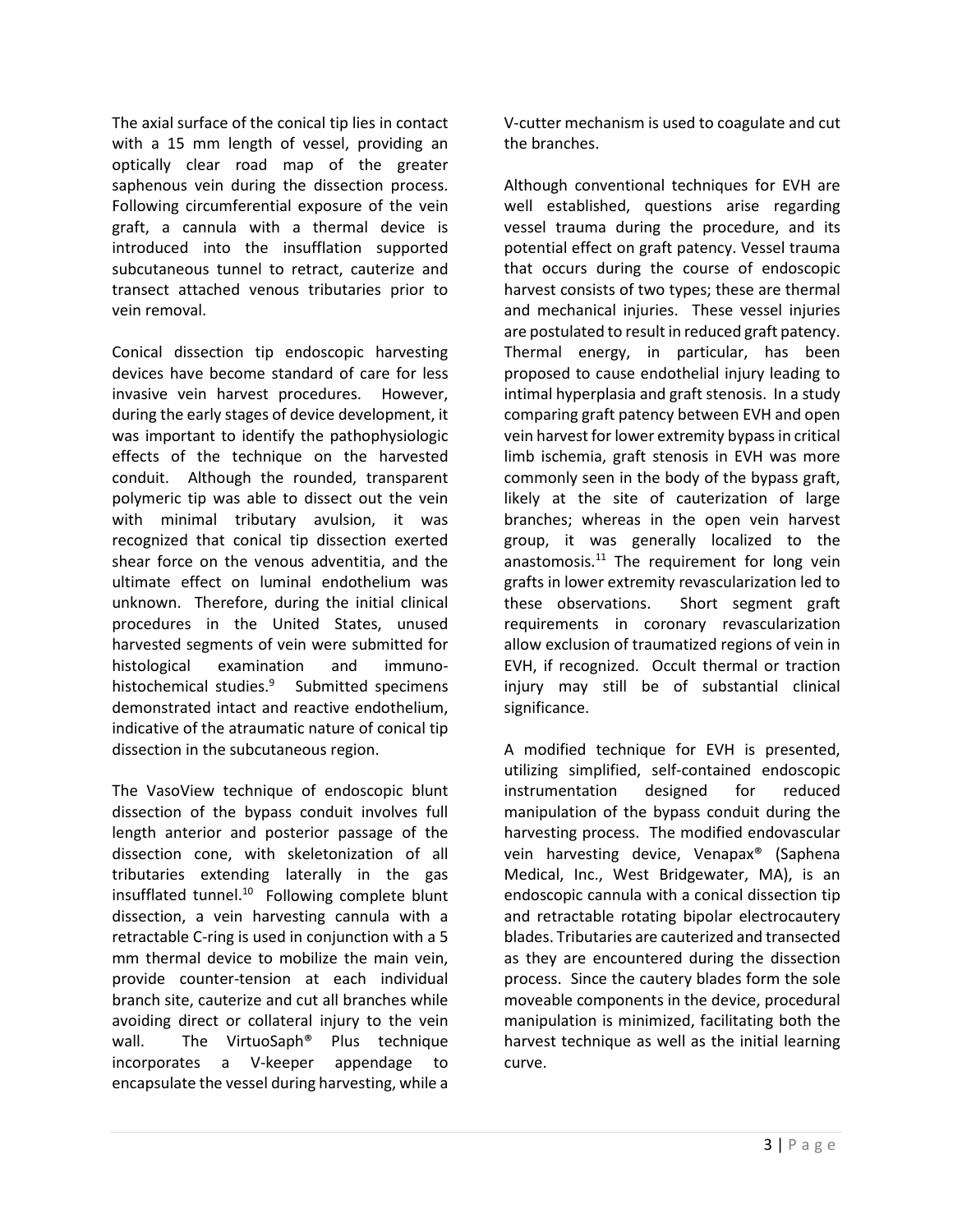#### *Figure 1 – Venapax Device Components*

Components of the Venapax device include: (1) the conical dissection tip; (2) retractable cautery blades, with the rotating, blue colored blade containing a razor-sharp edge; (3) the blade advancement button in the device handle; (4) the rotational blade control knob; (5) the cautery actuation button; (6) the flexible gas insufflation port; and (7) the bipolar generator cord and connector. The generator cord connects to the bipolar outlet in a standard Valleylab® Force FX electrosurgical unit.



### *Venapax Technique*

#### *Exposure of the Greater Saphenous Vein*

Ideally, preoperative vein mapping is performed immediately prior to vein harvesting, to delineate the course of the vein, vein caliber, and the presence of any anomalies. If low dose anticoagulation is given, the dose is administered per customary institutional guidelines. A 15 mm long transverse incision is performed at slightly above or slightly below the level of the knee to ensure that access to the sapheno-femoral junction is achieved without difficulty in tall patients.

Following blunt dissection to expose the vein at the incision site, the tip of the harvesting cannula is advanced along the anterior aspect of the vein to dissect a  $6 - 8$  cm long tunnel for insertion of the soft insufflation port. The port may be backloaded onto the shaft of the cannula and advanced into the incision while the conical dissection tip is in contact with the anterior vein wall. A tiny vein retractor is used to lift the edge of the incision, and the port is advanced into the incision with a back and forth twisting motion; only one or two ridges on the port need to be inserted into the harvesting tunnel. Carbon dioxide gas insufflation is infused via the female luer fitting on the port, at a pressure of approximately 10 mmHg and a low flow rate of

between 3 – 5 liters per minute. Establishment of a distended harvesting tunnel without gas leakage is important, as the insufflation pressure tamponades oozing from the vaso vasorum during vein dissection, particularly in anticoagulated patients, and ensures a clear visual field during EVH.

#### *Vein Harvesting Technique*

Following port placement and initiation of gas insufflation in the harvesting tunnel, the cannula is pulled back to the port site, and the conical tip used to work its way to the posterior aspect of the vein. Full length dissection is conducted of the posterior greater saphenous vein from the knee to the sapheno-femoral junction. All posterior and lateral tributaries are cauterized and transected as encountered during the posterior dissection. Initial dissection of a posterior tunnel allows any blood oozing during posterior and anterior dissection to collect inferiorly due to gravity, with decreased disturbance to endoscopic visualization.

Upon encountering a tributary, the conical tip is used to perform minimal isolation of the branch, by limiting dissection with the conical tip to a distance 2 cm distal to the tributary, and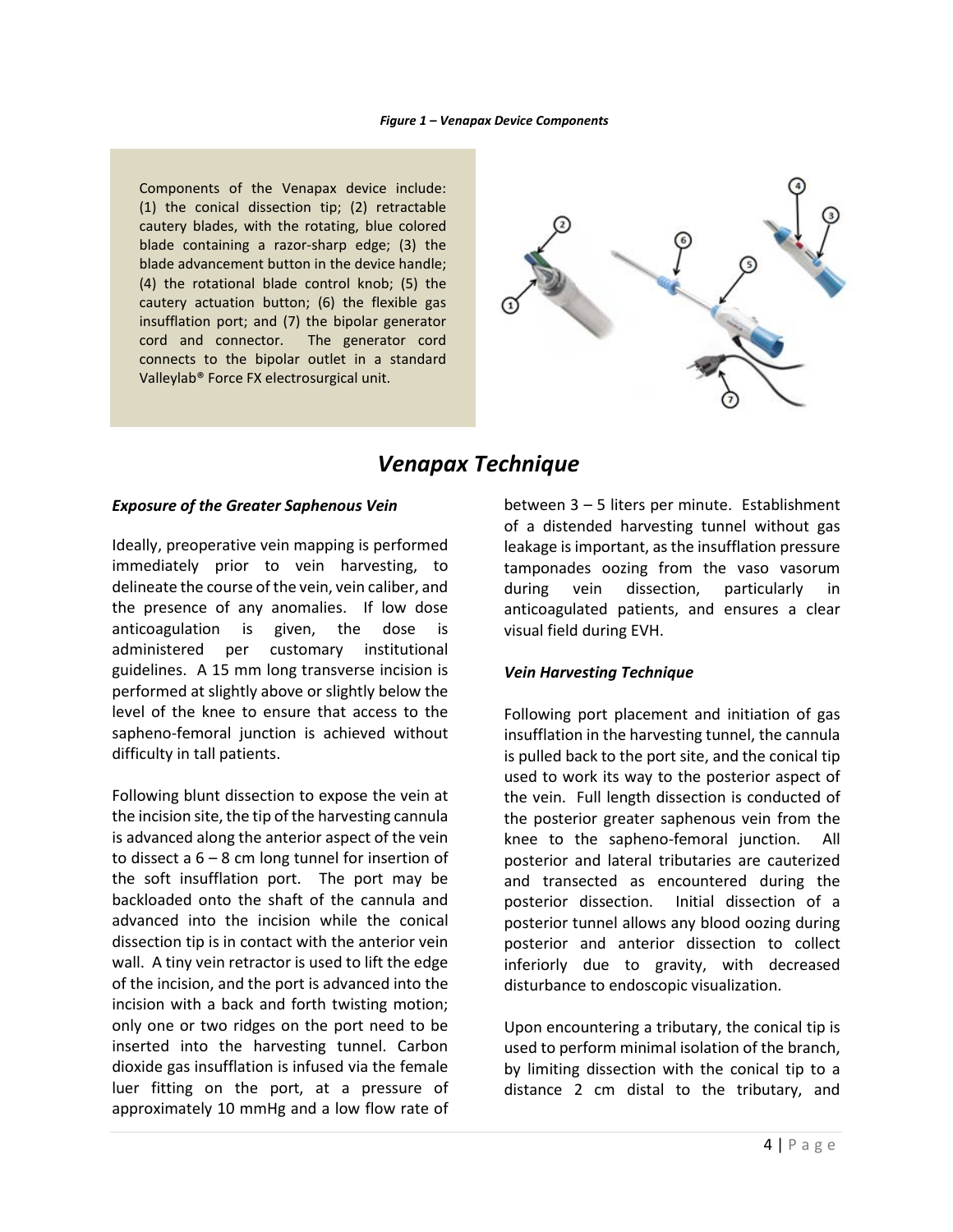avoiding significant lateral skeletonization of the tributary. Make a window above and below the branch, and keep the branch in the visual field. Minimal lateral dissection maintains tether support of the tributary on the wall of the harvest tunnel, facilitating the tributary transection process. Following creation of a window on both sides of the tributary, the cannula is pulled back to place the conical tip 1 cm proximal to the tributary, and the slider on the cannula handle advanced forward to extend the cautery blades into view. During this process, the conical tip is placed in the center of the tunnel, adjacent to the main trunk of the vein, to ensure that the extended blades are well visualized and do not protrude into the wall of the harvesting tunnel. One hand of the harvester grips the body of the Venapax cannula, and also controls the slider button to extend the cautery blades; the other hand is used to rotate the blue collar to open and close the blue cautery blade against the stationary green cautery blade. The cautery blades are organized in a specific orientation with respect to the handle. When the handle is in an upright position with the control buttons facing upward, the green and blue cautery blades always extend forward in the

12 o'clock and 1 o'clock positions, respectively. The handle is simply rotated about its central axis to position the blades in angular alignment with the target tributary.

In order to cauterize a tributary, the cannula is pulled 1 cm proximal to the branch, the blades extended distally, opened, and the open blades advanced forward to intersect the branch. As the blue collar is rotated to close the blades, cautery energy is applied using either the red cautery button on the handle, or a foot pedal control connected to the bipolar electrosurgical unit. With the tributary positioned in the distal portion of the blades, cautery energy is initiated upon contact with tissue, and continued as the blades close onto the tributary. A wisp of white mist is observed upon cautery blade application, indicating sealing of the tributary. The cautery blades may be repeatedly opened and closed at the same location on the tributary while continuously maintaining energy delivery. This causes further desiccation of the branch at the ligation region to enhance the transection process.

### *EXPERT PERSPECTIVE*

 $\left( \bigcirc \right)$ 

"When I started my cardiovascular fellowship, we were primarily performing open saphenous vein harvesting. This technique yielded high quality saphenous veins but often times at the expense of a non-healing wound. Particularly, below the knee harvest sites. Near the middle of my fellowship training, we integrated 'bridging' where we would make skip lesions in the skin.

It was in my first year as an attending surgeon at the Charleston Area Medical Center (CAMC) in Charleston, West Virginia when I was introduced to endoscopic saphenous vein harvesting. This technique was revolutionary in conduit harvesting for both saphenous veins and radial arteries. At this time, CAMC first assistants were very early adopters of the new technology and we were a very high-volume center at that time, performing nearly 2000 hearts per year. As a result, we trialed and used every type of endoscopic harvesting system available.

I have been very happy with the quality of the veins that our first assistants have been able to harvest with Saphena's device. We emphasize a 'no touch' technique. It is preferable to leave a small layer of adventitia associated with the vein. We believe that the saphenous harvesting technique developed by Eric Ping, ACNP and Aaron Amburgey PA-C, provides us with quality vein comparable to what we used to see with open vein harvesting."

Geoffrey R Cousins, MD, Cardiac Surgeon at St. Mary's Medical Center in Huntington, WV.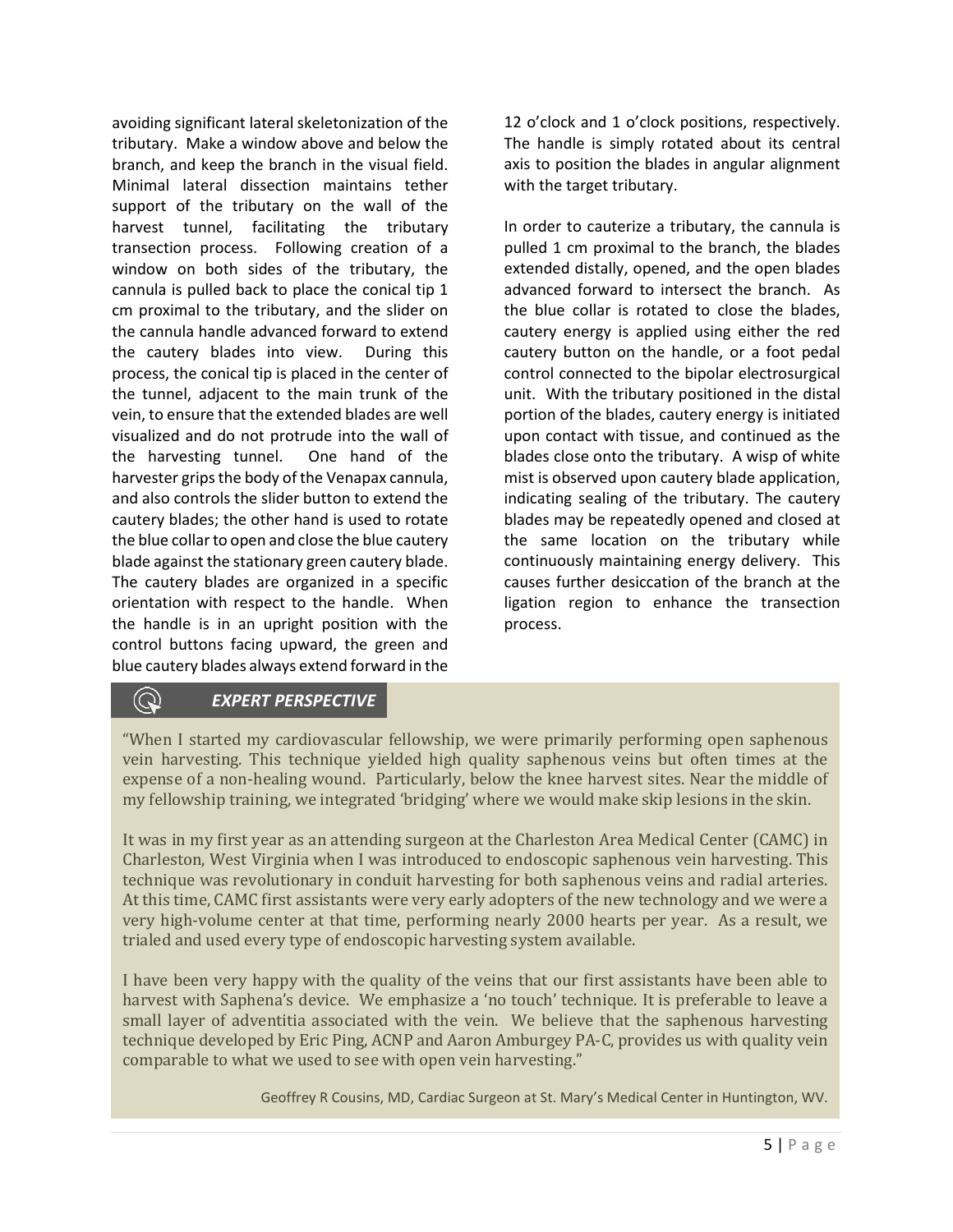Branch transection is performed by rotating the cannula in the direction of the center of the cone while holding the blades stationary. Both hands maintain their position on the device handle and the blue collar while the device is rotated up or down approximately  $45^\circ$  towards the dot corresponding to the center of the conical tip. This rotational maneuver imparts a shearing action to the tributary at its fixation point to the wall of the harvest tunnel, against the fulcrum formed by the conical tip, resulting in transection of the tributary while minimizing traction on the main trunk of the vein and the ostial region of the tributary. For example, in Figure 2, the dot corresponding to the distal conical tip lies down below the right lateral tributary, and the blade tips are moved down. In Figure 3, the dot corresponding to the distal conical tip lies down below the left lateral tributary. The closed blade tips are moved down. Concomitant with blade movement, a slight distal advancement of the cannula causes the tributary to drape on the enlarged potion of the tapered tip. The fulcrum formed by the conical tip is effectively moved closer to the tributary tether point on the lateral wall of the tunnel, and rotational shearing is increased for enhanced transection. In Figure 4, the dot of the tapered tip lies above the branch, so the blade tips are moved up as the cannula is advanced distally, resulting in effective branch transection.

Following full posterior dissection, cautery ligation and tributary transection, the cannula is withdrawn to the port site, and anterior dissection is performed. Conical tip dissection is performed gently and deliberately, in small increments. The dissection tip is advanced 2 cm, then pulled back 2 cm, allowing the insufflated gas to distend the newly dissected region and further delineate the peri-adventitial plane and potentially occult miniature tributaries. In patients with fibrotic subcutaneous tissue or superficial vein, oscillating rotation of the conical tip is employed during incremental dissection. The dissection tip is also displaced downwards during advancement. This prying motion gently teases the vein away from its fibrous bed and



*Figure 3 - Dot Down (under branch), Tips Down*



*Figure 2 - Dot Down (under branch), Tips Down*



*Figure 4 – Advance Cone Slightly Forward, Dot Up (above branch), Tips Up*

decreases traction exerted on the vein trunk and tributaries during vein isolation. If the blush of micro-perivascular connections or vaso vasorum are observed as the dissection proceeds, pause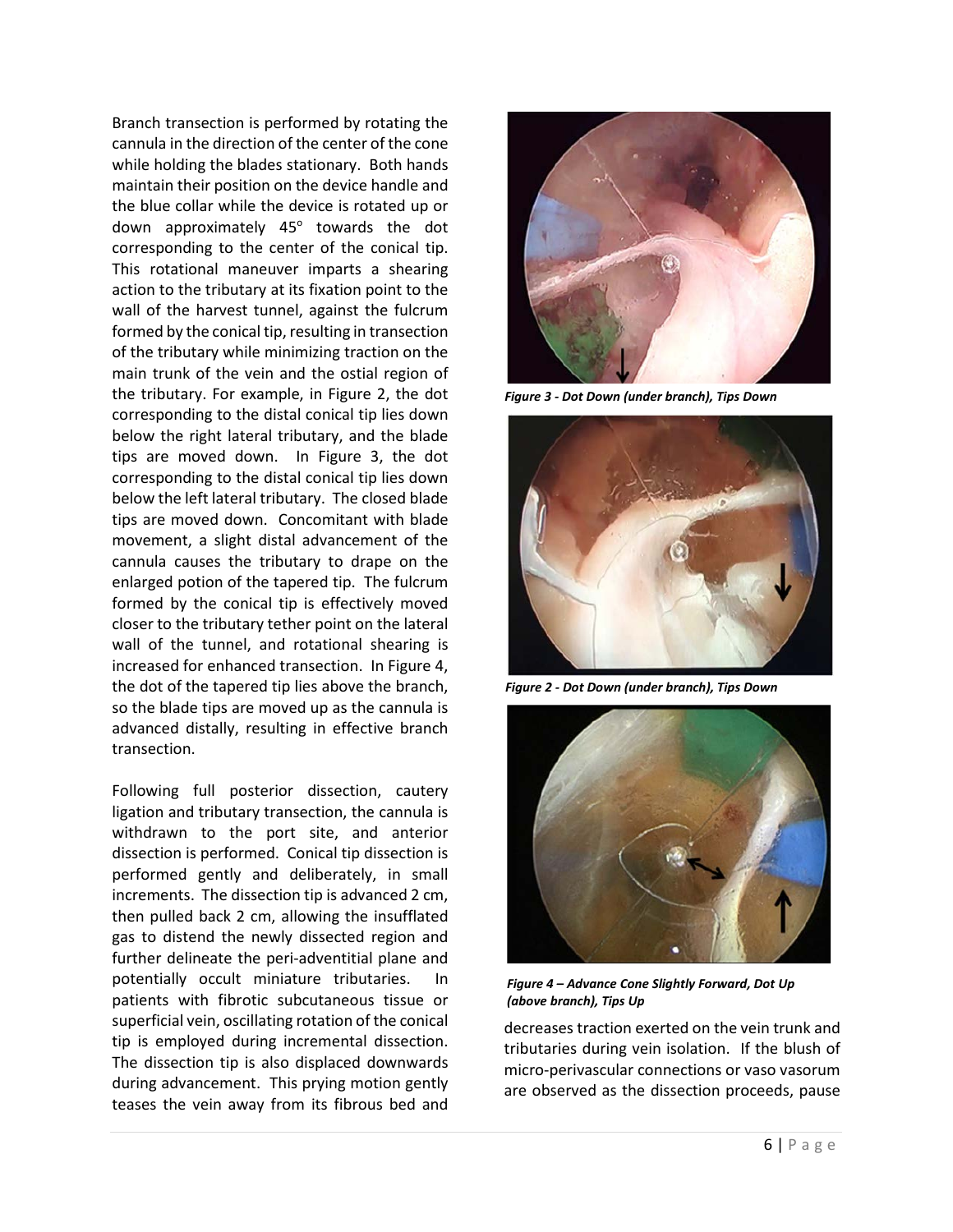to pre-emptively cauterize these plexi to prevent oozing that may impede endoscopic visualization. Extend the blades forward with a 2 mm gap between the respective blades, and use the distal tips of the blades to contact the microvasculature while applying bipolar electrocautery current. Prophylactic spot cautery may often save overall procedural harvest time. Any remaining tissue holding the vein is easily removed by sequentially opening and closing the blades (a "Pac-Man" approach) along the lateral walls while applying continuous bipolar cautery. This should be performed as one proceeds anteriorly, so only two passes are conducted on the vein. This approach decreases potential bleeding and enhances visualization.

Upon completion of the thigh vein harvest, if additional vein length is needed, the cannula tip may be retracted into the insufflation port, and carefully flipped over to point in the inferior direction. Ligation and transection at the sapheno-femoral junction ("stab and grab") is not performed until the entire length of conduit has been harvested, to avoid a period of venous stasis that would occur with a proximally ligated vein. Lower leg vein harvest proceeds in a similar

*"I have been extremely pleased with the Venapax from Saphena Medical. I was introduced to Venapax a couple of years ago and the product is producing the highest quality conduit I've seen in my years of cardiothoracic surgery. The Venapax has provided harvesters an opportunity to reduce vascular trauma due to its hybrid 'no touch' single instrument design in reducing venous compression and traction, resulting in less endothelial damage, therefore enhancing graft patency. I'm very pleased with the product and look forward to the future of endoscopic vein harvest and Saphena Medical. "*

Aaron Amburgey, PA-C

#### *"Since we first began using the simplified method of vein harvesting with the Saphena Vein Harvest System, I have noticed a significant decrease in the learning curve of our new and inexperienced vein harvesters. In addition, the quality of the vein is more pristine with fewer avulsions and fewer thermal burns as compared to the other systems we have trialed."*

#### Dr. Scott Schubach, Chairman of Cardiac Surgery, NYU Winthrop Hospital

fashion to thigh vein harvest, with a 6-8 cm anterior tunnel dissected initially to allow insufflation port placement, followed by full posterior dissection and transection of tributaries as encountered. During anterior passage in the lower leg, with the superficial nature of the saphenous vein, dissection may be facilitated by the use of external palpation to carry the skin and subcutaneous tissue towards the dissection cone, as well as conventional cannula advancement. If the saphenous nerve is observed crossing over the vein, it is gently dissected away from the vein, to avoid inadvertent injury during tributary cautery and transection. Upon harvest of the desired length of lower leg vein, a distal stab incision is performed to allow distal ligation and transection. The conical dissection tip is placed anterior to the vein to shield it during blade insertion. The knife blade may be inserted directly on the spot of light transilluminating through the skin from the dissection tip. In cutting down directly on the conical tip, the tip acts as a cutting board and backstop for the inserted blade. Following ligation and transection of the distal end of the conduit, the transected vein may be delivered to the port site by turning the cannula upside down and extending the blades forward at the 6 o'clock position, opening the blades, and gently closing them down to grasp the severed vein end, and pulling the harvested vein out of the tunnel.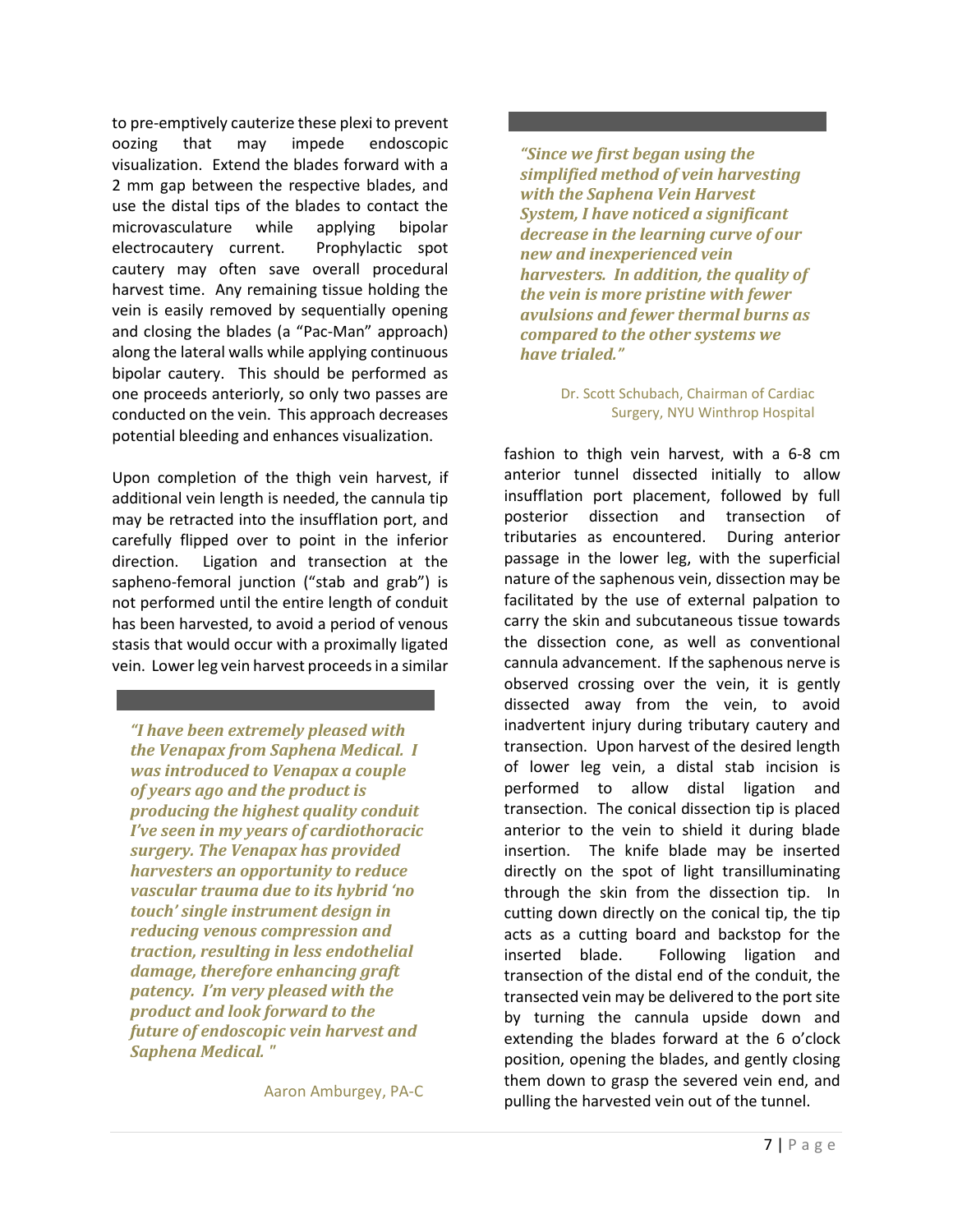### *Discussion*

The modified EVH technique, involving minimal lateral blunt dissection at tributary sites and immediate cautery transection of branch vessels as encountered, seeks to minimize manipulation of the bypass conduit. Severing each branch as dissection proceeds avoids back and forth passage of the harvesting cannula over intact tributaries, a maneuver that carries increased risk for tributary avulsion and vessel traction. Traction on a tributary extends the tensile loading to the vein trunk, which may disrupt the endothelium at the ostial regions of the vein graft. Severing each tributary as encountered also enhances visibility during endoscopic dissection, as conical tip dissection occurs in undisturbed subcutaneous tissue, and potential bleeding from avulsed proximal tributaries is avoided.

*"The more cases I do the better the vein graft looks. I never have to repair anything, just tie branches."* 

Eric Ping, ACNP

The novel bipolar cautery system of the Venapax device incorporates a razor-sharp blade that opens and closes on a blunt anvil. The sharpness of the cautery blade serves to concentrate the entire output of the bipolar generator into an exceedingly small contact surface area, resulting in

application of a high-density current to the tributary at the cautery site. The Valleylab generator also contains built-in controls to constantly measure the electrical impedance of the tissue and instantly adjust the generator output to maintain optimal cautery current.12-14 This feedback control interrupts energy delivery to tissue as the impedance rises with tributary desiccation, limiting adjacent thermal spread. Active power control is appreciated by the release of a tiny amount of fine white mist during cautery blade usage, rather than the thick smoke typically observed; as well as the minimization of char formation on the treated tributary.

*"The Utley et.al paper cited is from my practice. We have long emphasized vein quality and minimizing leg vein harvest morbidity. Since we historically had great graft patency rates with open vein harvest I was slow to embrace EVH in my practice. We began EVH in 2000. Gentle dissection of the vein is essential. The ability to dissect with minimal distortion of the vein while providing long branches decreases the risk of unseen intimal damage. Also, utilizing Bipolar technology with long branches should limit the risk of thermal injury. I have observed excellent vein quality and no leg wound issues with the use of Venapax."*

#### Dr. Steven A Leyland, Cardiac Surgeon Spartanburg Regional Hospital

Since the active moving components of the system are limited to extension and rotation of the cautery blades, assimilation of the technique by novice harvesters tends to be expedited. A one hundred case learning curve has been estimated for conventional instrumentation.<sup>15</sup> The movements associated with use of the simplified device occur along the axial plane of the device, whereas manipulation of the conventional devices requires radial positioning of the appendages within a limited tunnel. Manipulation of the appendages and coordination of their position with respect to the vessel, its branches, and the cautery instrument could result in the protracted learning curve of the traditional EVH instrument.

With the simplified harvest cannula, any needed vein retraction is conducted by placing the conical tip against the lateral aspect of the vein.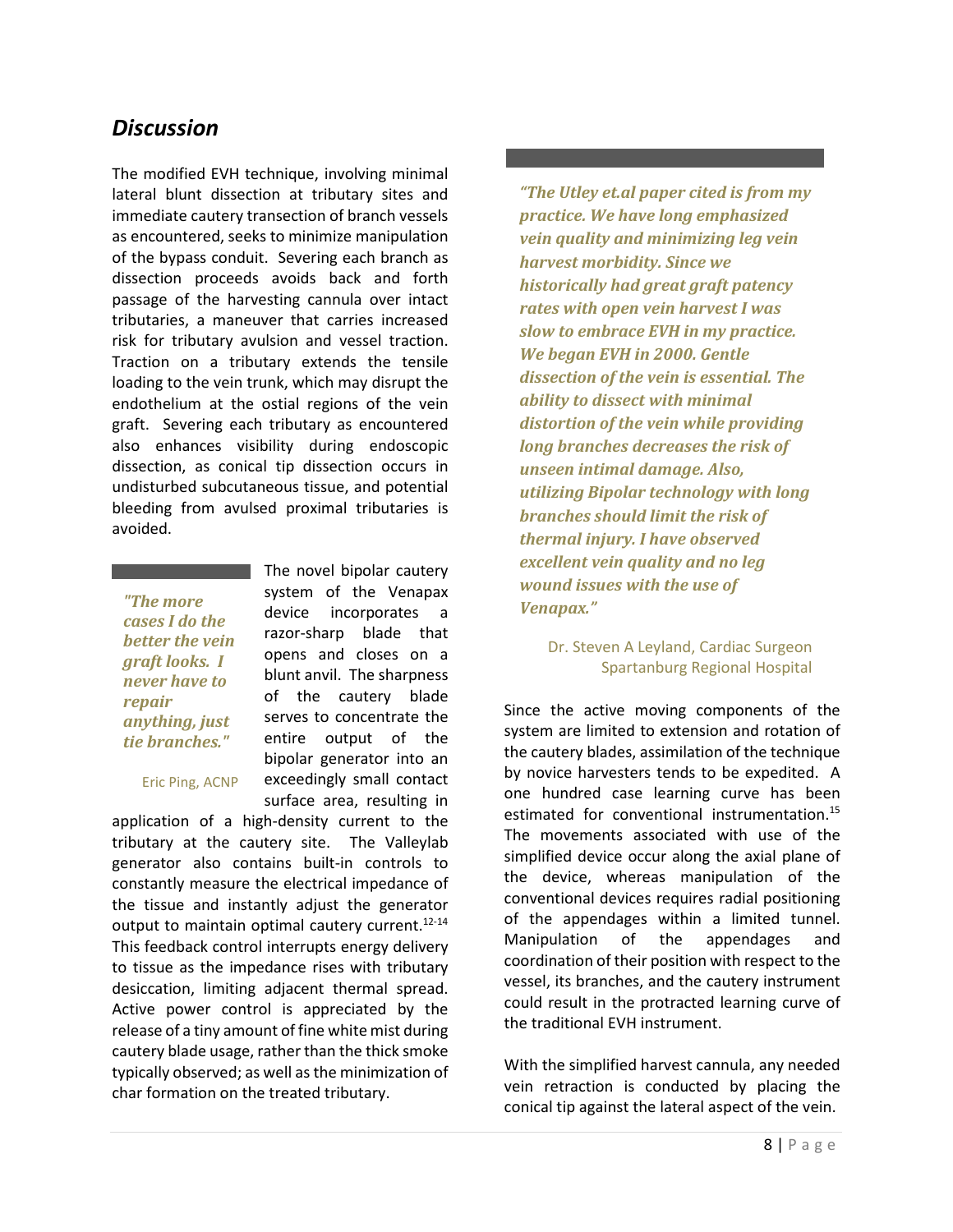Based on early immunohistochemical studies,<sup>9</sup> conical tip vein application has been demonstrated to be gentle and atraumatic. Limitation of applied shear force to venous adventitia should result in graft conduit with decreased spasm, increased distensibility, and enhanced flow rates. Further studies must be conducted to elucidate the favorability of this approach.

### *Conclusion*

A preferred surgical technique has been described for simplified instrumentation for endoscopic vessel harvesting, with the objective of achieving minimal manipulation of the bypass conduit during vessel extraction, and decreasing the learning curve of EVH for novice harvesters. Continued application of the novel device will elucidate its effectiveness in accomplishing both of these goals.